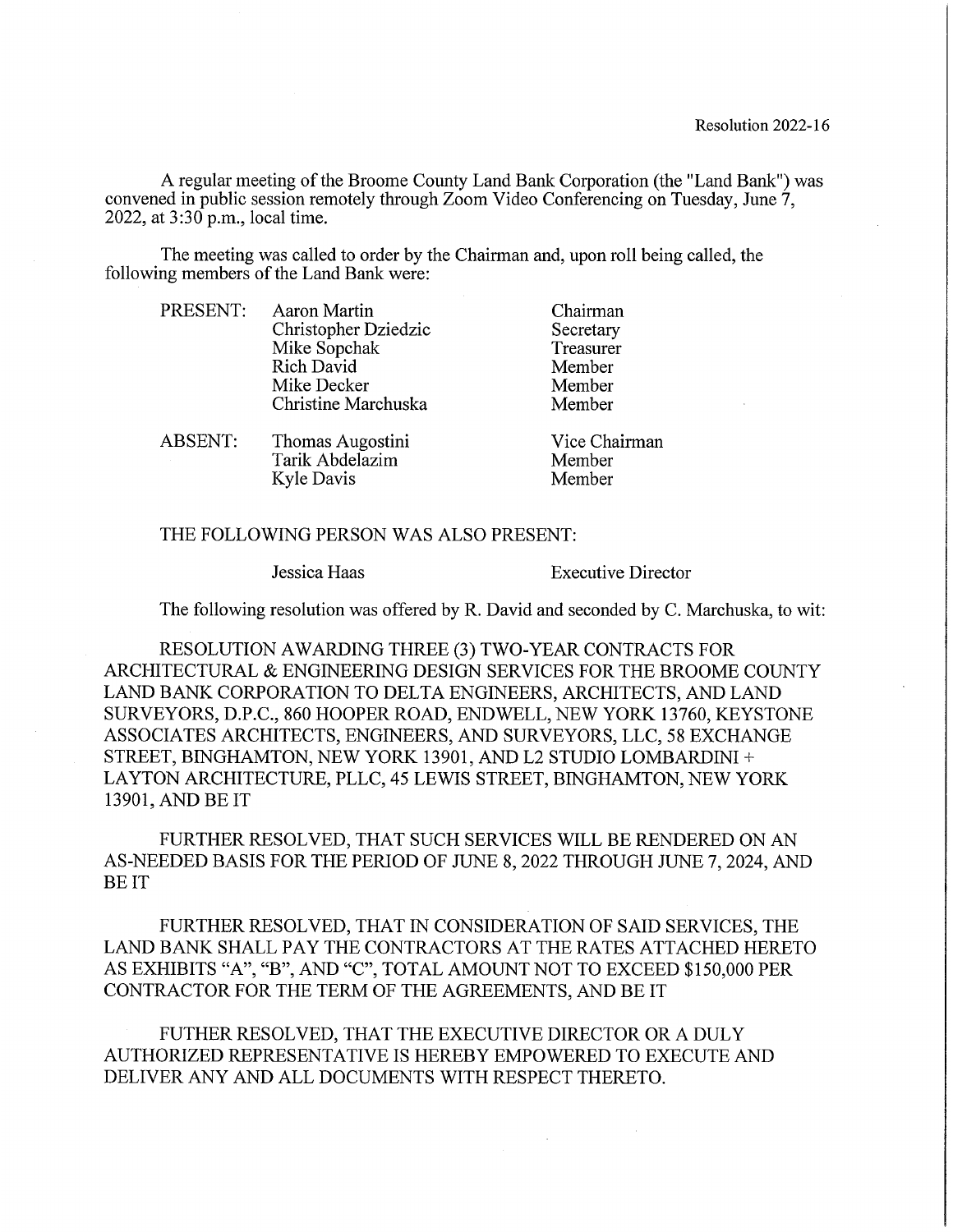The question of the adoption of the foregoing Resolution was duly put to a vote which resulted as follows:

| Aaron Martin         | voting | Aye    |
|----------------------|--------|--------|
| Thomas Augostini     | voting | Absent |
| Christopher Dziedzic | voting | Aye    |
| Mike Sopchak         | voting | Aye    |
| Tarik Abdelazim      | voting | Absent |
| <b>Rich David</b>    | voting | Aye    |
| Kyle Davis           | voting | Absent |
| Mike Decker          | voting | Aye    |
| Christine Marchuska  | voting | Aye    |

This Resolution shall take effect immediately.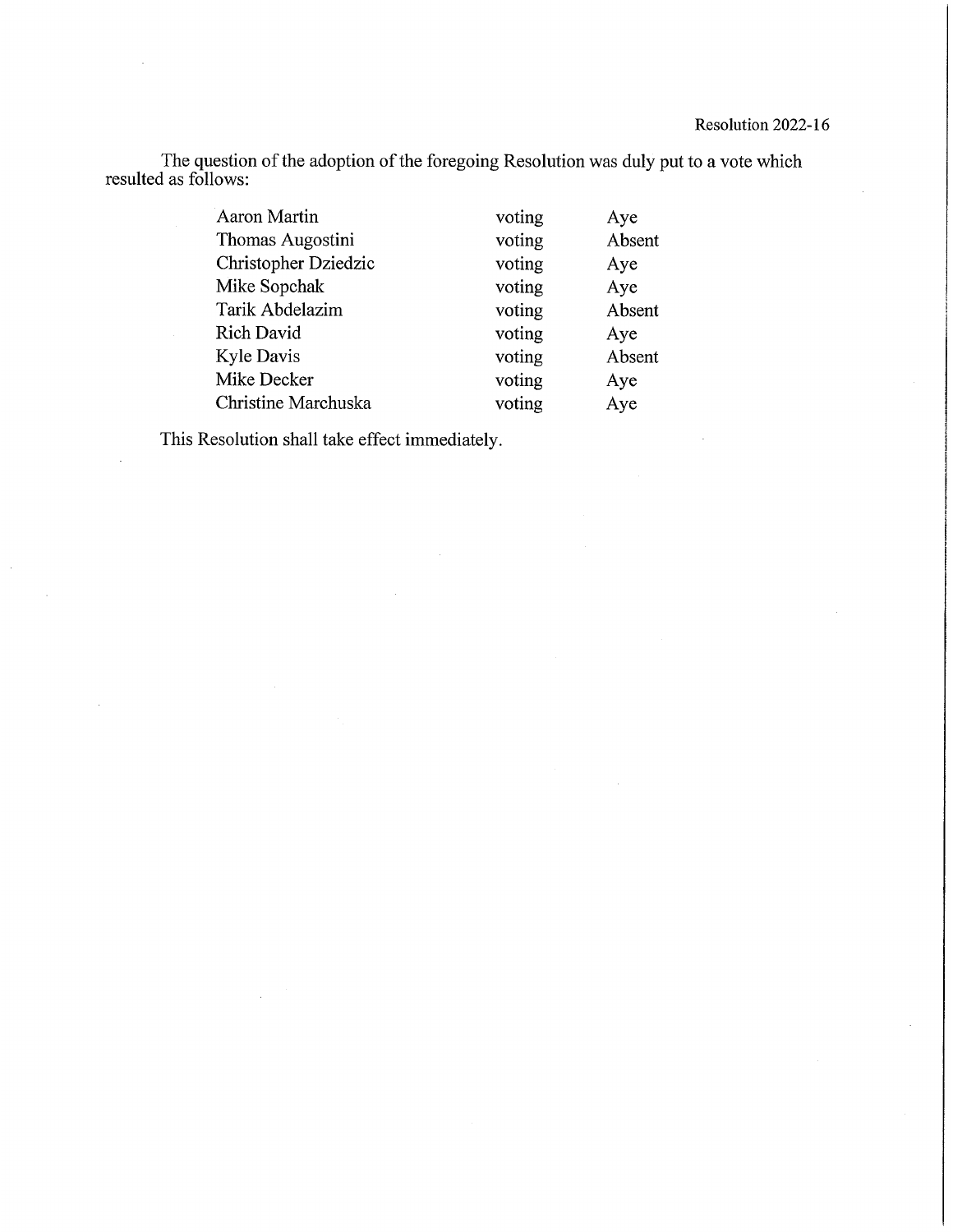#### **STATE OF NEW YORK:**

#### $:$  SS $.$ : **COUNTY OF BROOME:**

I, the undersigned Secretary of the Broome County Land Bank Corporation (the "Land" Bank"), do hereby certify that I have compared the foregoing extract of the minutes of the meeting of the members of the Land Bank, including the Resolution contained therein, held on Tuesday, June 7, 2022 with the original thereof on file in my office, and that the same is a true and correct copy of said original and of such Resolution set forth therein and of the whole of said original so far as the same relates to the subject matters therein referred to.

I FURTHER CERTIFY that (A) all members of the Land Bank had due notice of said meeting; (B) said meeting was in all respects duly held; (C) pursuant to Chapter 1 of the Laws of 2022 of New York State, dated January 18, 2022, regarding the suspension of Article 7 of the Public Officers Law (the "Open Meetings Law"), said meeting was held remotely by video conference call and that the general public had the ability to view or listen to the proceeding and that such meeting has been transcribed and available upon request and that due notice of the time and forum of said meeting was duly given in accordance with the Laws of 2022 and such Open Meetings Law; and (D) there was a quorum of the members of the Land Bank present throughout said meeting.

I FURTHER CERTIFY that, as of the date hereof, the attached Resolution is in full force and effect and has not been amended, repealed or rescinded.

IN WITNESS WHEREOF, I have hereunto set my hand and affixed the seal of the Land<br>Bank this  $\frac{\delta^{n}}{\delta}$  day of  $\frac{\delta^{n}}{\delta}$  and  $\frac{\delta^{n}}{\delta}$  and  $\frac{\delta^{n}}{\delta}$  and  $\frac{\delta^{n}}{\delta}$  and  $\frac{\delta^{n}}{\delta}$  and  $\frac{\delta^{n}}{\delta}$  and  $\frac{\delta^{n}}$ 

Tristopher Dei

(SEAL)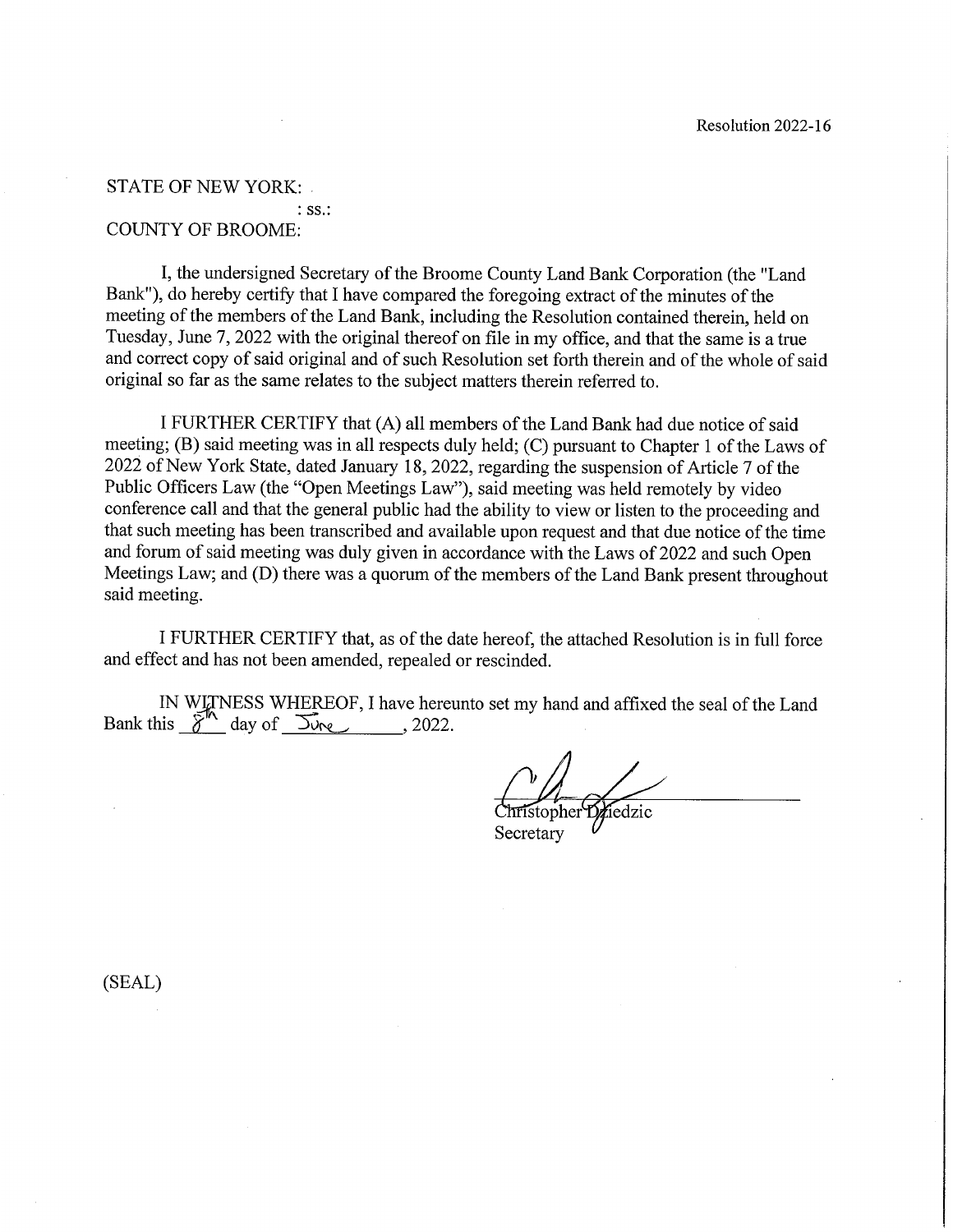EXHIBIT A

# **2022 RATE SCHEDULE**

Effective Thru: 12/31/22



### **LABOR**

| <b>TITLE</b>                      | <b>HOURLY RATE</b> |
|-----------------------------------|--------------------|
| <b>PRINCIPAL</b>                  | \$200              |
| <b>SENIOR PROJECT MANAGER</b>     | \$185              |
| <b>PROJECT MANAGER</b>            | \$160              |
| PROFESSIONAL LAND SURVEYOR        | \$140              |
| SENIOR PROJECT ARCHITECT/ENGINEER | \$140              |
| PROJECT ARCHITECT/ENGINEER        | \$115              |
| SENIOR ARCHITECT/ENGINEER         | \$105              |
| <b>INTERIOR DESIGNER</b>          | \$100              |
| <b>ARCHITECT/ENGINEER</b>         | \$95               |
| ASSISTANT ARCHITECT/ENGINEER      | \$85               |
| <b>SENIOR TECHNICIAN</b>          | \$80               |
| <b>TECHNICIAN</b>                 | \$65               |
| <b>ASSISTANT TECHNICIAN</b>       | \$45               |
| <b>ADMINISTRATIVE ASSISTANT</b>   | \$65               |
| SENIOR ENVIRONMENTAL SCIENTIST    | \$135              |
| <b>ENVIRONMENTAL SCIENTIST</b>    | \$85               |
| <b>INDUSTRIAL HYGIENIST</b>       | \$65               |
| <b>PARTY CHIEF</b>                | \$100              |
| <b>SURVEY TECHNICIAN</b>          | \$80               |
| <b>CONSTRUCTION SUPERVISOR</b>    | \$145              |
| <b>LEVEL 4 INSPECTOR</b>          | \$125              |
| <b>LEVEL 3 INSPECTOR</b>          | \$115              |
| <b>LEVEL 2 INSPECTOR</b>          | \$85               |

# **REIMBURSABLE EXPENSES**

| <b>ITEM</b>                                     | <b>BILLING RATE</b>       |
|-------------------------------------------------|---------------------------|
| <b>MILEAGE</b>                                  | AT IRS RATE               |
| MEALS/LODGING                                   | AT COST                   |
| PRINTS (ANY SIZE)                               | \$0.25/Square Foot        |
| <b>VELLUM</b>                                   | \$0.50/Square Foot        |
| <b>MYLAR</b>                                    | \$0.75/Square Foot        |
| <b>PHOTOCOPIES</b>                              | \$0.10/Sheet              |
| OVERNIGHT SHIPPING (UPS, FEDERAL EXPRESS, ETC.) | AT COST                   |
| <b>SUBCONTRACT SERVICES</b>                     | $COST + 10%$              |
| HIGH DEFINITION LASER SCANNER                   | \$500/Day; \$250/Half Day |
| CONSUMABLE INSPECTION / FIELD SUPPLIES          | AT COST                   |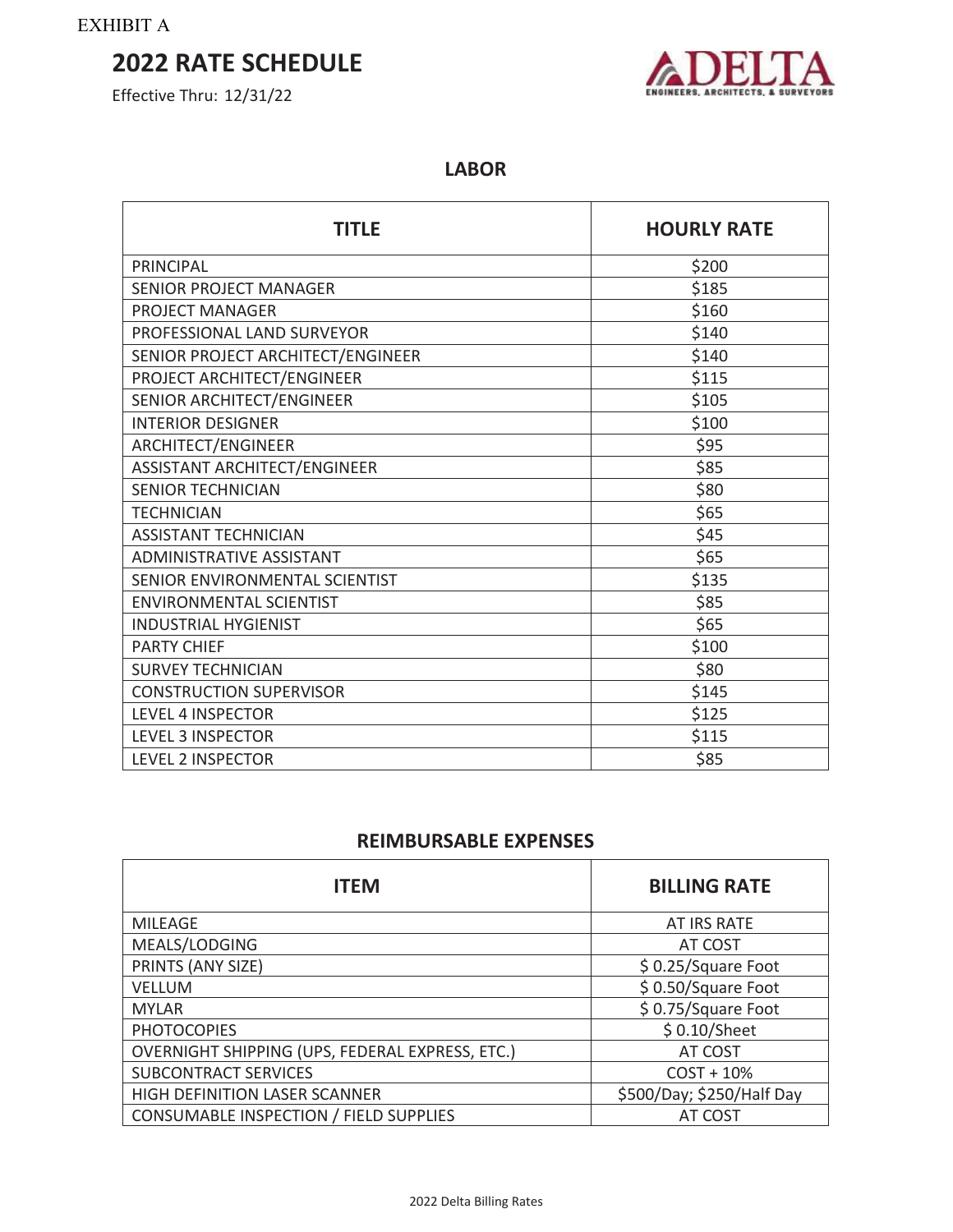

# 2022 FEE SCHEDULE

| <b>HOURLY RATES</b>                         |               |                                   |               |
|---------------------------------------------|---------------|-----------------------------------|---------------|
| Managing Member / Member                    | \$170.00/Hour | <b>Certified Code Official</b>    | \$ 90.00/Hour |
| Sr. Architect / Sr. Engineer / Sr. Surveyor | \$140.00/Hour | Sustainability Manager            | \$ 80.00/Hour |
| Architect / Engineer / Surveyor             | \$120.00/Hour | <b>Environmental Scientist</b>    | \$75.00/Hour  |
| Landscape Architect                         | \$120.00/Hour | Sr. Technician                    | \$ 80.00/Hour |
| Sr. Environmental Scientist                 | \$120.00/Hour | Survey Technician                 | \$ 80.00/Hour |
| Sr. Construction Manager                    | \$110.00/Hour | Technician                        | \$70.00/Hour  |
| Sr. Designer                                | \$120.00/Hour | <b>Construction Administrator</b> | \$70.00/Hour  |
| Designer                                    | \$ 90.00/Hour | Administration                    | \$ 60.00/Hour |

| <b>ADDITIONAL RATES</b>                                                                                                                                                            |                                                 |
|------------------------------------------------------------------------------------------------------------------------------------------------------------------------------------|-------------------------------------------------|
| One (1) Man Crew w/GPS or Robotic                                                                                                                                                  | \$100.00/Hour                                   |
| Expert Testimony & Related Investigations                                                                                                                                          | \$150.00/Hour                                   |
| NYS Prevailing Wage Rates<br>One (1) Man Crew<br>Two (2) Man Crew<br>Three (3) Man Crew<br>(All counties except as follows: Delaware, Orange, Rockland, Sullivan, Ulster Counties) | \$120.00/Hour<br>\$240.00/Hour<br>\$360,00/Hour |
| NYS Prevailing Wage Rates for Delaware, Orange, Rockland, Sullivan, Ulster Counties<br>One (1) Man Crew<br>Two (2) Man Crew<br>Three (3) Man Crew                                  | \$140.00/Hour<br>\$280.00/Hour<br>\$420.00/Hour |

*The above hourly rates include compensation for professional, technical and non-technical personnel time, equipment, materials, and overhead, which ordinarily would be incurred during the performance of our work. Services are normally billed monthly. A finance charge of 1.5% per month will be billed on all accounts not paid within 30 days of the invoice date. Member designates ownership percentage of firm.*

The following reimbursable expenses are also included for your information:

| <b>REIMBURSABLE EXPENSES</b> |              |                                                                   |  |  |
|------------------------------|--------------|-------------------------------------------------------------------|--|--|
| <b>Reproduction/Prints</b>   |              | <b>Postage/Courier</b>                                            |  |  |
| In-House Prints 24x36        | \$2.50/Each  | $Cost + 15%$<br>Bulk Postage, Express Mail, UPS, FedEx, DHL, etc. |  |  |
| In-House Prints 30x42        | \$3.00/Each  |                                                                   |  |  |
| In-House Mylars 24x36        | \$10.00/Each | <b>Miscellaneous</b>                                              |  |  |
| In-House Mylars 30x42        | \$15.00/Each | $Cost + 15%$<br>Consumable Supplies (Project Related)             |  |  |

| <b>Photocopies</b>        |              |               |
|---------------------------|--------------|---------------|
| In-House Service 8-1/2x11 | \$0.15/Each  |               |
| In-House Service 8-1/2x14 | \$0.20/Each  | <b>Travel</b> |
| In-House Service 11x17    | \$0.30/Each  | Mileage       |
| <b>Outside Services</b>   | $Cost + 15%$ | Meals/L       |

| <b>Postage/Courier</b>                            |              |
|---------------------------------------------------|--------------|
| Bulk Postage, Express Mail, UPS, FedEx, DHL, etc. | $Cost + 15%$ |

| In-House Mylars 24x36 | \$10.00/Each |                                       | <b>Miscellaneous</b>                  |              |
|-----------------------|--------------|---------------------------------------|---------------------------------------|--------------|
| In-House Mylars 30x42 | \$15.00/Each |                                       | Consumable Supplies (Project Related) | $Cost + 15%$ |
|                       |              |                                       | <b>Outside Services</b>               | $Cost + 15%$ |
| <b>Photocopies</b>    |              | <b>Geotechnical Drilling Services</b> |                                       | $Cost + 15%$ |

| In-House Service 8-1/2x14 | \$0.20/Each  | <b>Travel</b>       |              |
|---------------------------|--------------|---------------------|--------------|
| In-House Service 11x17    | \$0.30/Each  | Mileage             | \$0.60/Mile  |
| Outside Services          | $Cost + 15%$ | Meals/Lodging       | $Cost + 15%$ |
|                           |              | Vehicle Rental/Fuel | $Cost + 15%$ |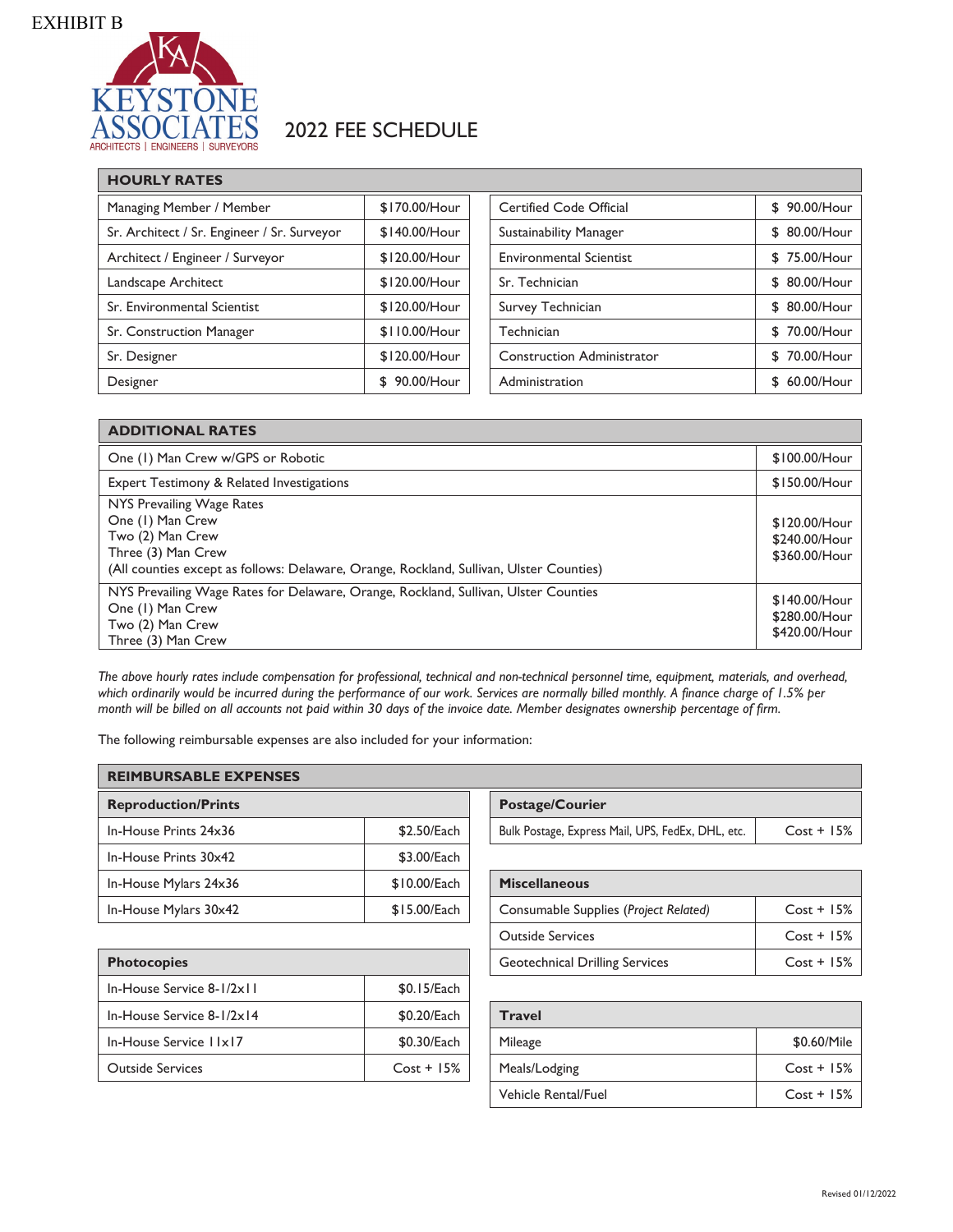# **SCHEDULE OF BILLING RATES**

| Principal                         | \$200 |
|-----------------------------------|-------|
| Professional Engineer [Licensed]  | \$150 |
| Design Engineer                   | \$125 |
| Designer                          | \$100 |
| <b>CAD Operator</b>               | \$70  |
| <b>Construction Administrator</b> | \$125 |
| Administrative                    | \$60  |

engineered solutions 646 plank road #104 clifton park, new york 12065 518.280.2410 www.engineered§solutions.net

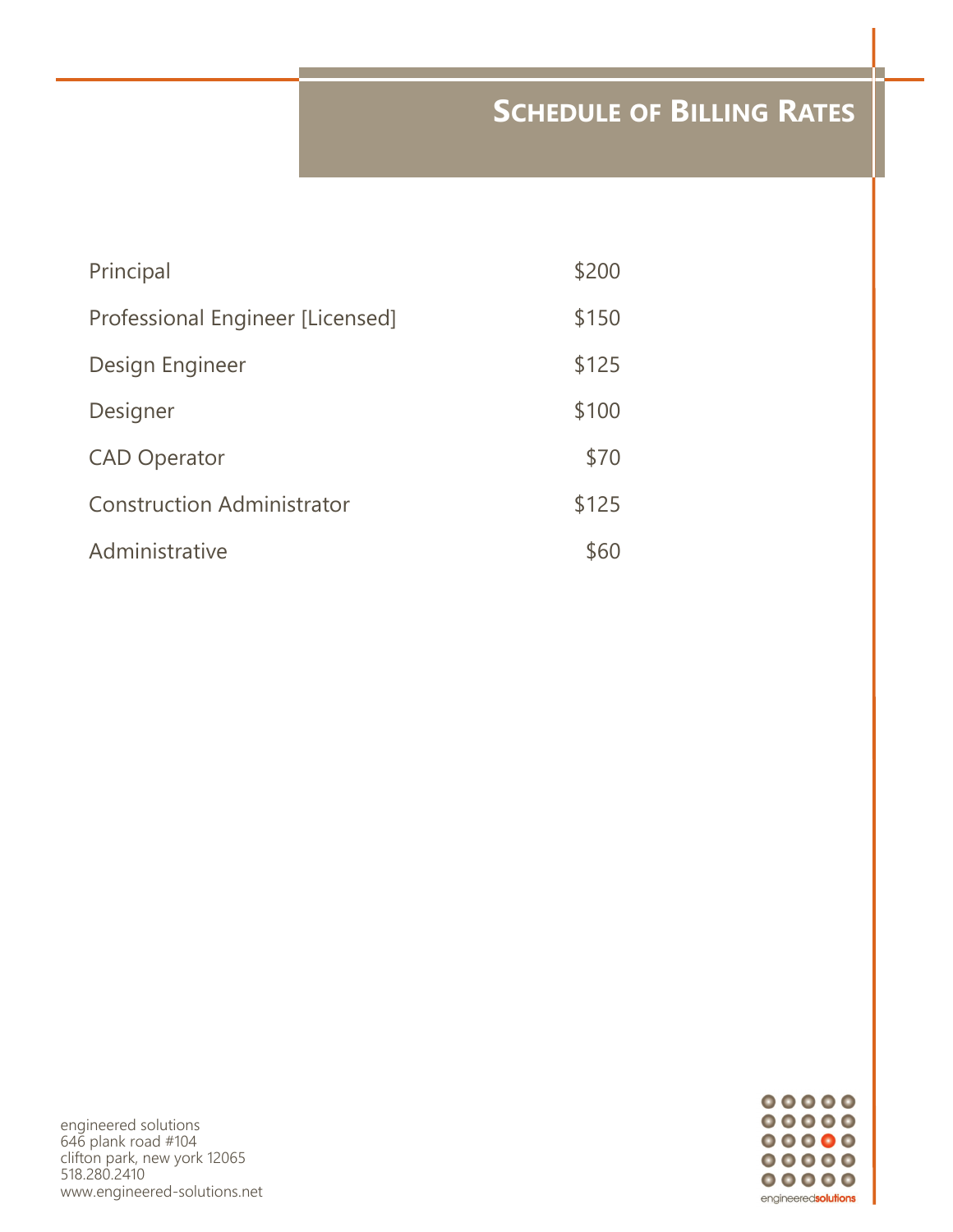

### **Hourly Rates**

| Principal Structural Engineer, PE \ \$150 |      |
|-------------------------------------------|------|
| Senior Structural Engineer, PE   \$120    |      |
| Structural Designer                       | \$80 |
| CAD/Revit Drafter   \$75                  |      |
|                                           |      |

### **Reimbursables**

|                                                          | <i>Mileage</i>   Federal Rate |
|----------------------------------------------------------|-------------------------------|
| Travel Expenses (Food, lodging) $\vert$ Cost             |                               |
| FedEx, UPS, US Postal   Cost                             |                               |
| Subcontract Management $\vert \ \text{Cost} + 5\% \vert$ |                               |

## **Reproductions/Printing**

| Arch D - 24" x 36" Black and White $\vert$ \$1.25 Per Each    |  |
|---------------------------------------------------------------|--|
| Arch D - 24" x 36" Color   \$2.50 Per Each                    |  |
| Letter - 8-1/2" x 11" Black and White $\vert$ \$0.05 Per Each |  |
| Letter – 8-1/2" x 11" Color   $$0.15$ Per Each                |  |